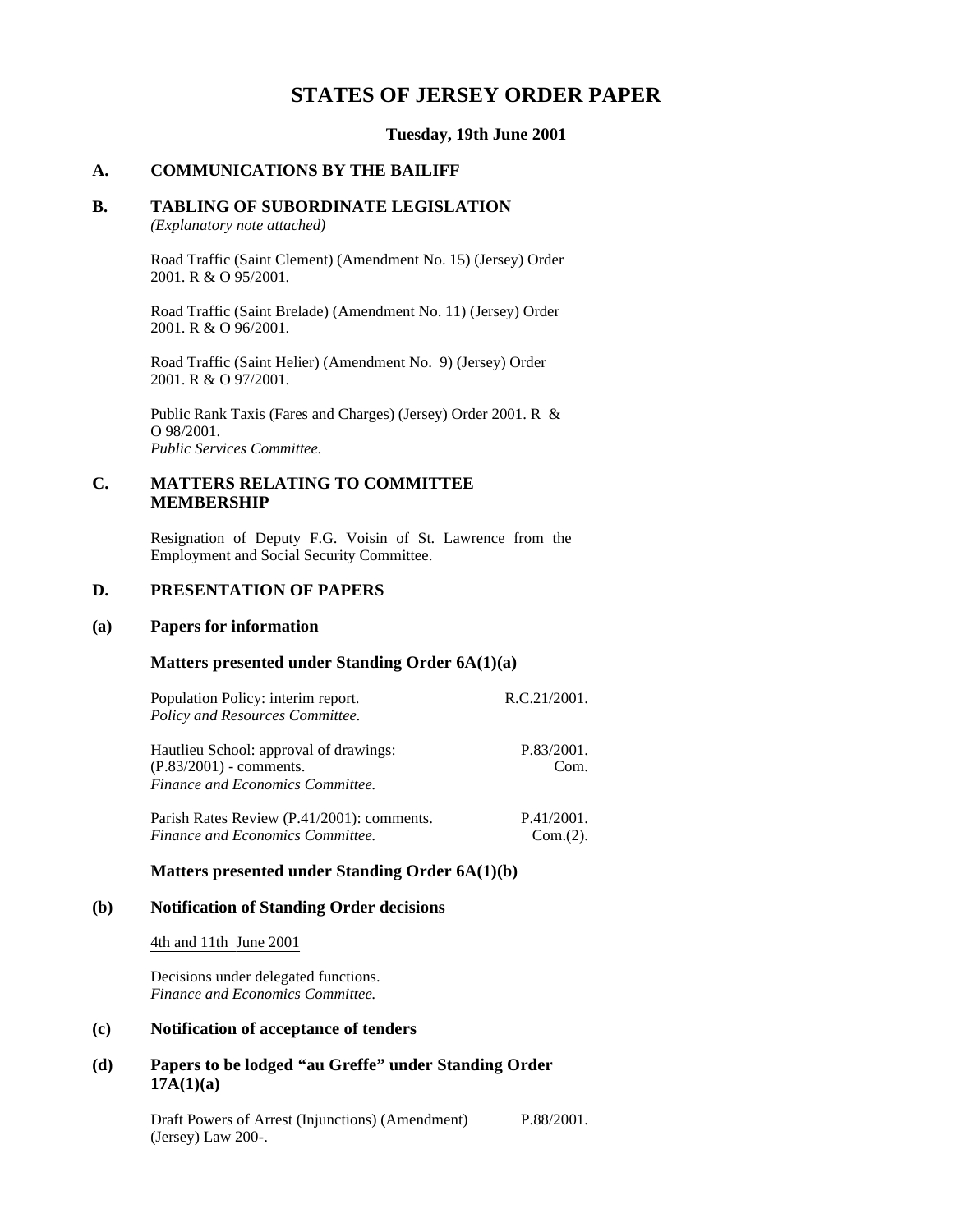*Legislation Committee.*

- **(e) Notification of Papers lodged "au Greffe" under Standing Order 17A(1)(b)**
- **(f) Papers for consideration by the States in Committee under Standing Order 38A**

## **E. STATEMENTS AND PROPOSITIONS RELATING TO THE ARRANGEMENT OF PUBLIC BUSINESS AT THIS OR ANY SUBSEQUENT MEETING**

THE STATES are asked to agree that the following matters be set down for consideration at the next meeting on 3rd July 2001 -

| Appointments made by the States: review of<br>procedures. | P.85/2001. |
|-----------------------------------------------------------|------------|
| Lodged: 5th June 2001                                     |            |
| Deputy R. G. Le Hérissier of St. Saviour.                 |            |
| Field 1418, St. Saviour, Trinity: development in the      | P.86/2001. |
| Green Zone.                                               |            |
| Lodged: 5th June 2001.                                    |            |
| Planning and Environment Committee.                       |            |
| Draft Powers of Arrest (Injunctions) (Amendment)          | P.88/2001. |
| (Jersey) Law $200$ -.                                     |            |
| Lodged: 19th June 2001.                                   |            |

*Legislation Committee.*

### **In accordance with Standing Order 17(6) the following Papers are deemed to be withdrawn -**

| Population policy.                                     | P.175/99.  |
|--------------------------------------------------------|------------|
| Lodged: 26th October 1999.                             |            |
| <b>Policy and Resources Committee.</b>                 |            |
| Les Ormes Farm, Field 773, La Route de la Blanche      | P.82/2000. |
| Pierre, St. Lawrence: development in the Green Zone.   |            |
| Lodged: 6th June 2000. (Consideration deferred on 20th |            |
| <i>June 2000</i> )                                     |            |
| Planning and Environment Committee.                    |            |

THE STATES are asked to note that the Connétable of St. Peter will seek leave to withdraw his proposition regarding the Equalisation of Welfare (P.164/2000), lodged 'au Greffe' on 26th September 2001.

## **F. PRESENTATION OF PETITIONS**

# **G. QUESTIONS**

Deputy A.S. Crowcroft of St. Helier will ask a question of the President of the Housing Committee regarding the assessment of business losses suffered by the owners of La Sirène Guest House.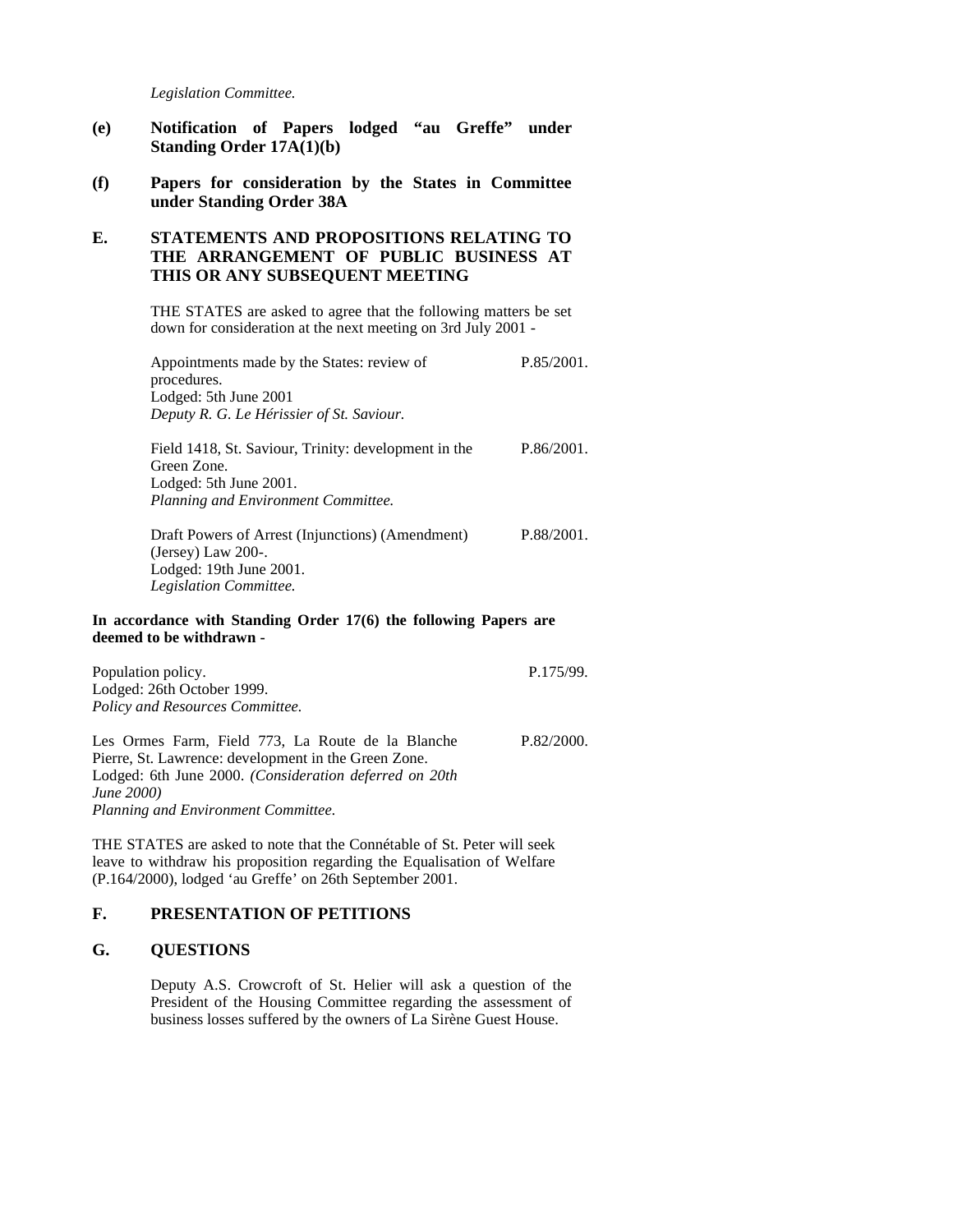Deputy A.S. Crowcroft of St. Helier will ask a question of the President of the Employment and Social Security Committee regarding the delay in compiling a health and safety report relating to damage caused to a gable wall.

Deputy A.S. Crowcroft of St. Helier will ask questions of the President of the Agriculture and Fisheries Committee regarding the Genetically Modified Organisms (GMOs).

Deputy A.S. Crowcroft of St. Helier will ask questions of the President of the Home Affairs Committee regarding work permits for persons domiciled outside the European Union.

The Deputy of St. John will ask questions of the President of the Home Affairs Committee regarding the policing of demonstrations.

Deputy L.J. Farnham of St. Saviour will ask a question of the Home Affairs Committee regarding the number of road traffic accidents caused by excessive speed.

Deputy L.J. Farnham of St. Saviour will ask a question of the Public Services Committee regarding outstanding applications for speed limits.

Deputy R.G. Le Hérissier of St. Saviour will ask questions of the President of the Employment and Social Security Committee regarding the outsourcing of services, and regarding the administration of the scheme to provide financial assistance to persons aged over 65 years.

Senator C.G.P. Lakeman will ask a question of the President of the Telecommunications Board regarding the re-branding of Jersey Telecoms.

# **H. MATTERS OF PRIVILEGE**

## **I. PERSONAL STATEMENTS**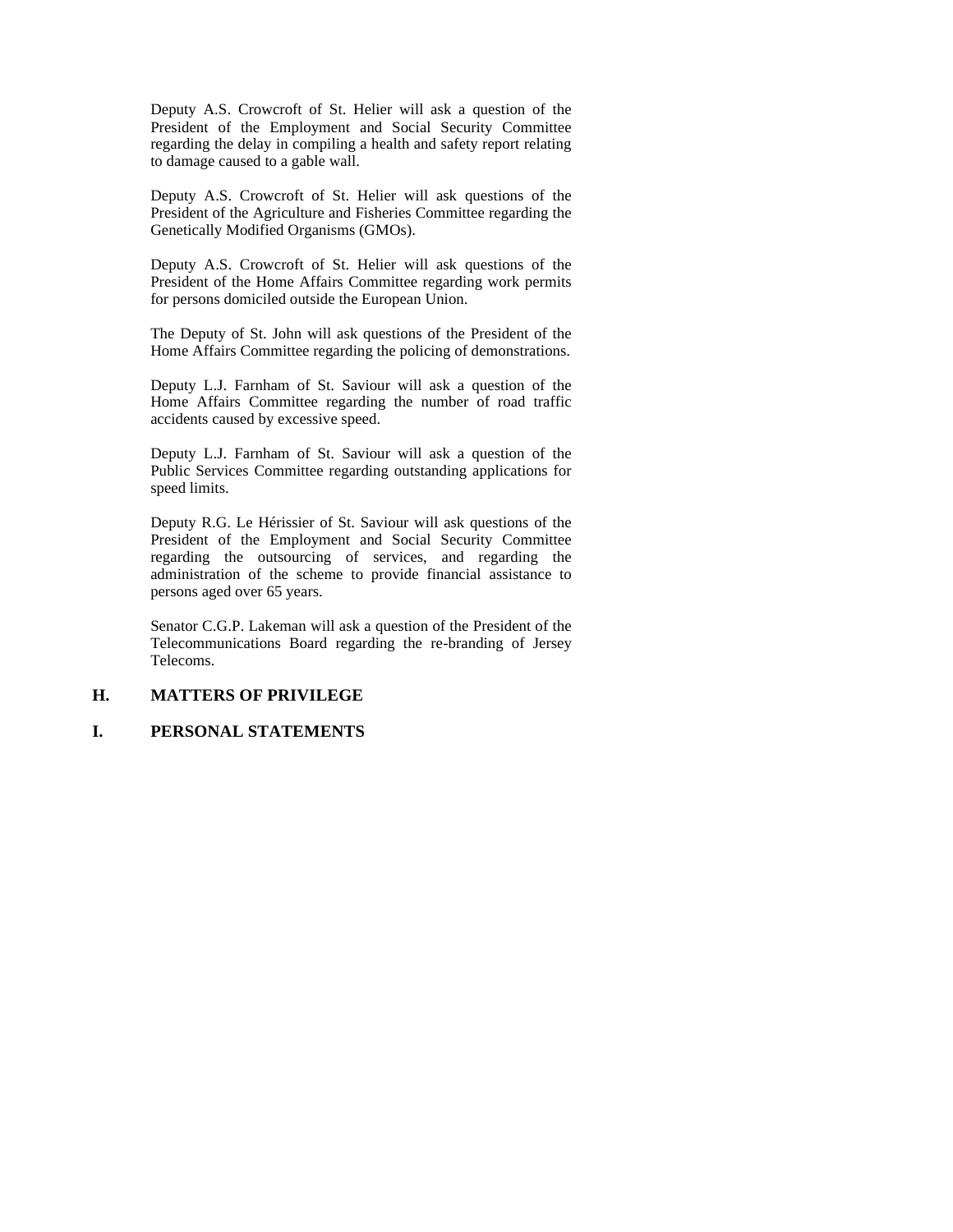# **J. COMMITTEE STATEMENTS**

The President of the Finance and Economics Committee will make a statement regarding a previous statement concerning a member's interests in a subsidiary of the Jersey Electricity Company Limited.

The President of the Housing Committee will make a statement regarding the recent establishment of a First Time Buyers' List.

The President of the Home Affairs Committee will make a statement regarding the recent demonstration by the ATTAC group.

P.41/2001.

P.41/2001. Com.

P.41/2001. Com.(2).

# **K. PUBLIC BUSINESS**

Manual Workers' Joint Council: membership. *Human Resources Committee. (Attached.)*

Parish Rates Review. Lodged: 13th March 2001. *Legislation Committee.*

Parish Rates Review (P.41/2001): comments. Presented: 10th April 2001. *Human Resources Committee.*

Parish Rates Review (P.41/2001): comments. *Finance and Economics Committee.*

Committee of Inquiry: procedures for recruitment of Honorary Police Officers. Lodged: 24th April 2001. *Deputy R.G. Le Hérissier of St. Saviour.* P.67/2001.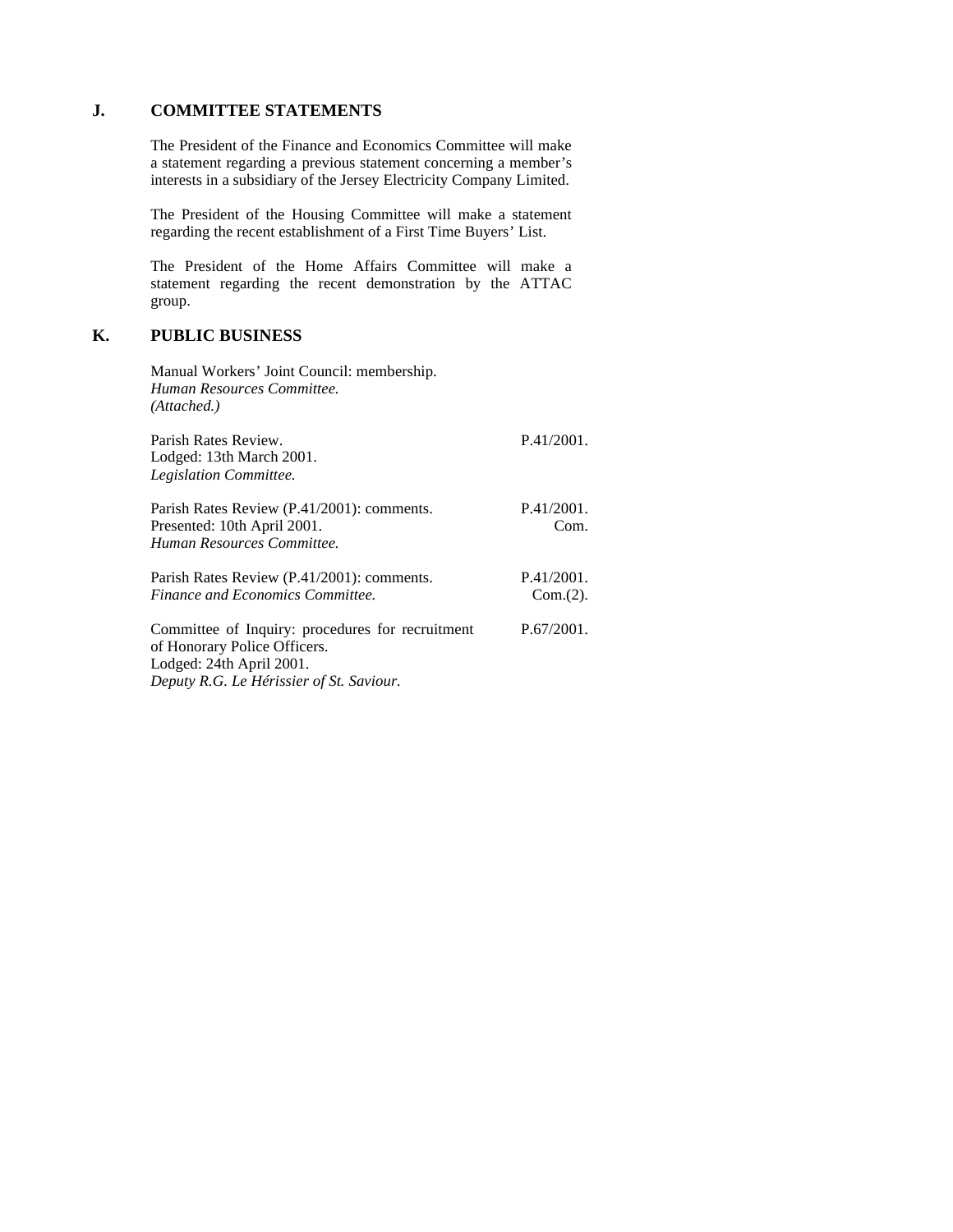| Committee of Inquiry: procedures for recruitment<br>Honorary Police Officers<br>(P.67/2001)<br>of<br>comments.<br>Presented: 22nd May 2001.<br>Finance and Economics Committee. | P.67/2001.<br>Com.       |
|---------------------------------------------------------------------------------------------------------------------------------------------------------------------------------|--------------------------|
| Committee of Inquiry: procedures for recruitment<br>of Honorary Police Officers (P.67/2001) - report.<br>Presented: 29th May 2001.<br>Home Affairs Committee.                   | P.67/2001.<br>Rpt.       |
| States members income<br>support and expense<br>allowance: annual increases.<br>Lodged: 8th May 2001.<br>House Committee.                                                       | P.74/2001                |
| Draft Costs in Criminal<br>(Witnesses)<br>Cases<br>Allowances) (Jersey) Regulations 200-.<br>Lodged: 22nd May 2001.<br>Finance and Economics Committee.                         | P.78/2001.               |
| Fields 960, 961, 962 and 967A, St. Mary: rezoning<br>for extension of La Gigoulande Quarry.<br>Lodged: 22nd May 2001.<br>Planning and Environment Committee.                    | P.79/2001.               |
| Hautlieu School: approval of drawings.<br>Lodged: 29th May 2001.<br><b>Education Committee.</b>                                                                                 | $P.83/2001$ .            |
| Hautlieu School: approval of drawings:<br>$(P.83/2001)$ - comments.<br>Finance and Economics Committee.                                                                         | P.83/2001.<br>Com.       |
| Draft Companies (Amendment No. 6) (Jersey) Law<br>$200-.$<br>Lodged: 29th May 2001.<br>Finance and Economics Committee.                                                         | P.84/2001.<br>(re-issue) |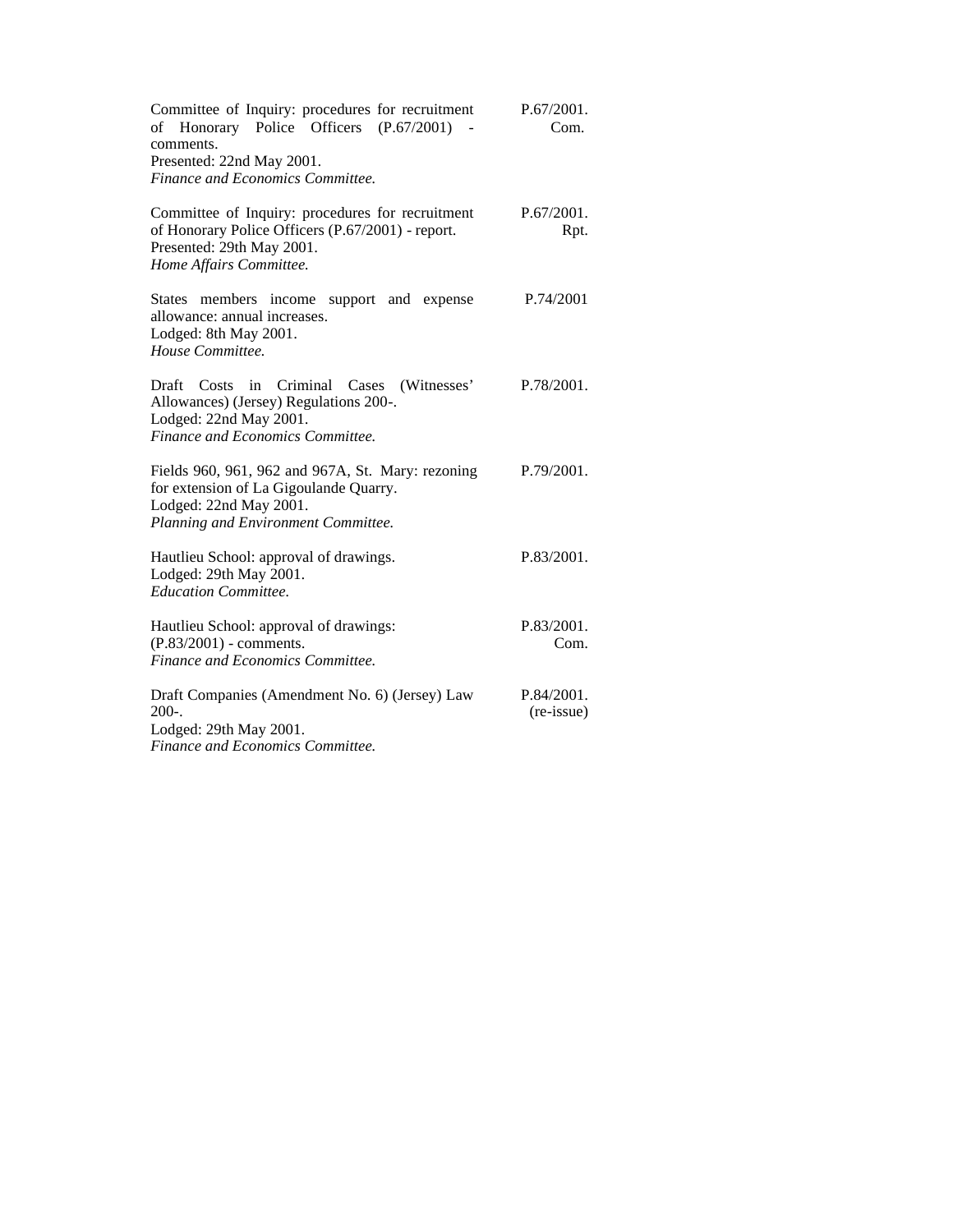States Auditors - further extension of contract. Lodged: 15th May 2001. *Finance and Economics Committee. (Consideration in camera)*

Jersey Financial Services Commission: appointment of Commissioner. Lodged: 22nd May 2001. *Finance and Economics Committee. (Consideration in camera)* P.81/2001.

# **C.M. NEWCOMBE**

# **Greffier of the States**

14th June 2001

P.77/2001.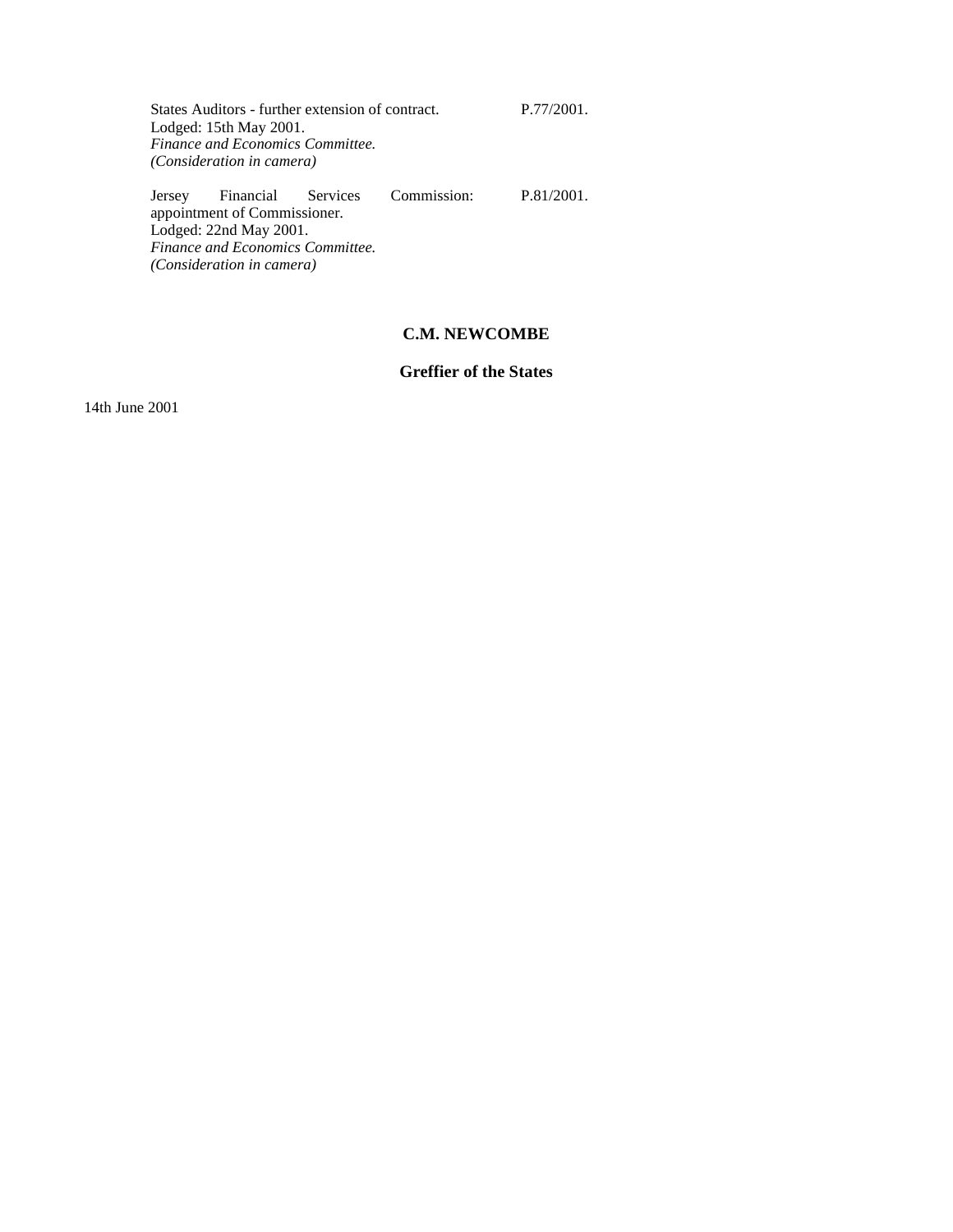## **Explanatory Note regarding subordinate legislation tabled at this Meeting.**

(See Item B)

## **R & O 95/2001**

The effect of this Order is to prohibit vehicles from waiting on the north side of La Grande Route de St. Clement east of its junction with La Rue Laurens for a distance of 27 yards.

The Order was made by the Public Services Committee on 11th June 2001 and comes into force on 26th June 2001.

## **R & O 96/2001**

The effect of this Order is as follows -

- (a) it extends the existing prohibition against waiting in vehicles on either side of La Route des Genets east to its junction with Park Estate,
- (b) it prohibits waiting in vehicles on the west side of the estate road at Les Quennevais Park between Nos. 126 and 131 Les Quennevais Park, and
- (c) it prohibits waiting in vehicles on the east side of the estate road at Les Quennevais Park between Nos. 61 and 88 Les Quennevais Park.

The Order was made by the Public Services Committee on 11th June 2001 and comes into force on 26th June 2001.

### **R & O 97/2001**

The purpose of this Order is to vary the provisions with respect to one-way traffic routes, the prohibition of waiting, the restriction on use by wide vehicles, time limits for parking on certain roads and the parking of motor cycles and mopeds in the Parish of St. Helier.

The Order was made on 11th June 2001 and comes into force on 25th June 2001.

### **R & O 98/2001.**

This Order increases the fares for hiring public rank taxis. The last increase took effect on 3rd July 2000. The new rates are set out in the Order.

They reflect an average increase of four per cent on current tariffs for times other than Christmas and New Year. For those two periods, the Order introduces a new tariff.

The Order was made on 11th June 2001 and comes into force on 2nd July 2001.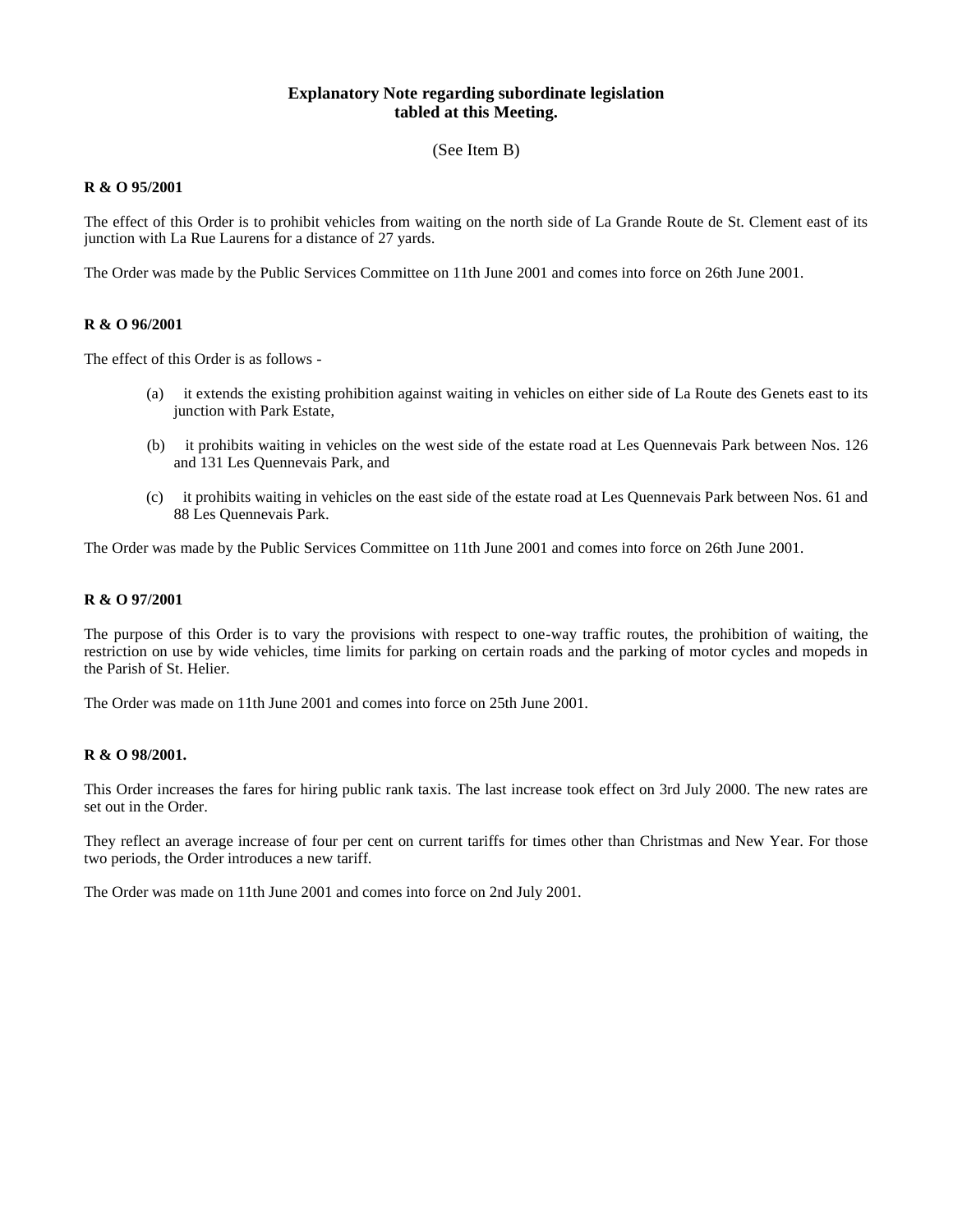## **NOTIFICATION OF STANDING ORDER DECISIONS - FINANCE AND ECONOMICS COMMITTEE (delegated functions)**

### 4th June 2001

- (a) as recommended by the Tourism Committee, the renewal of the ground lease to Mrs. Gillian Geraldine Hidrio, née Carré, for the property known as Colleen's Café, Grève de Lecq, St. Ouen, for a period of three years from 25th December 2000 at a commencing annual rent of £4,000, to be increased to £5,000 on 25th December 2001 and to £5,500 on 25th December 2002, with all other terms and conditions remaining the same as the existing lease, with each party being responsible for its own legal costs arising from this transaction;
- (b) as recommended by the Agriculture and Fisheries Committee, the lease to the Jersey Electricity Company Limited of the site of electricity sub-station No. 486, Abattoir Site, St. Helier, for a period of 99 years at an annual rent of £1 payable as a lump sum upon passing contract, and the grant to the company, free of charge, of wayleave rights in association with the sub-station, on the basis that the company would be responsible for both parties' reasonable legal costs arising from this transaction;
- (c) as recommended by the Agriculture and Fisheries Committee, the renewal of the lease from the National Trust for Jersey of Fields Nos. 810, 811, 812 and 813, The Elms, St. Mary, for a period of five years from 26th December 2000 at an initial annual rent of £4,500, subject to a rent review to open market rental value on 20th December 2003, with all other terms and conditions remaining the same as the existing lease, with each party being responsible for its own legal costs arising from this transaction;
- (d) as recommended by the Public Services Committee, the purchase from FBF Developments Limited of 789 square feet of land to the north of the junction at Castle Street and Commercial Street, St. Helier (as shown on Drawing No. 856/035), required for road widening purposes, for a consideration of £10, with the public being responsible for both parties' reasonable legal costs arising from this transaction;
- (e) as recommended by the Education Committee, the lease to the Jersey Electricity Company Limited of Electricity Sub-station No. 335 and the Ring Main Unit (RMU) as shown on the Company's drawing No. 44-H24A as amended on 2nd October 2000, for a period of 99 years at an annual rent of £1 payable in a lump sum upon the passing of the contract, together with the grant of standard Wayleave rights, free of charge, to the Company with regard to Sub-station No. 335 and the RMU kiosk as shown on Wayleave Plan No. 25K (reference P1573/1455) dated 3rd October 2000;

### 11th June 2001

(f) as recommended by the Public Services Committee, the entering into of a Deed of Arrangement with Miss Frances Mary Barrington Jupp and Mrs. Elizabeth Barrington Reid, née Jupp, the joint owners of Old Station House, La Rue à Don, Grouville,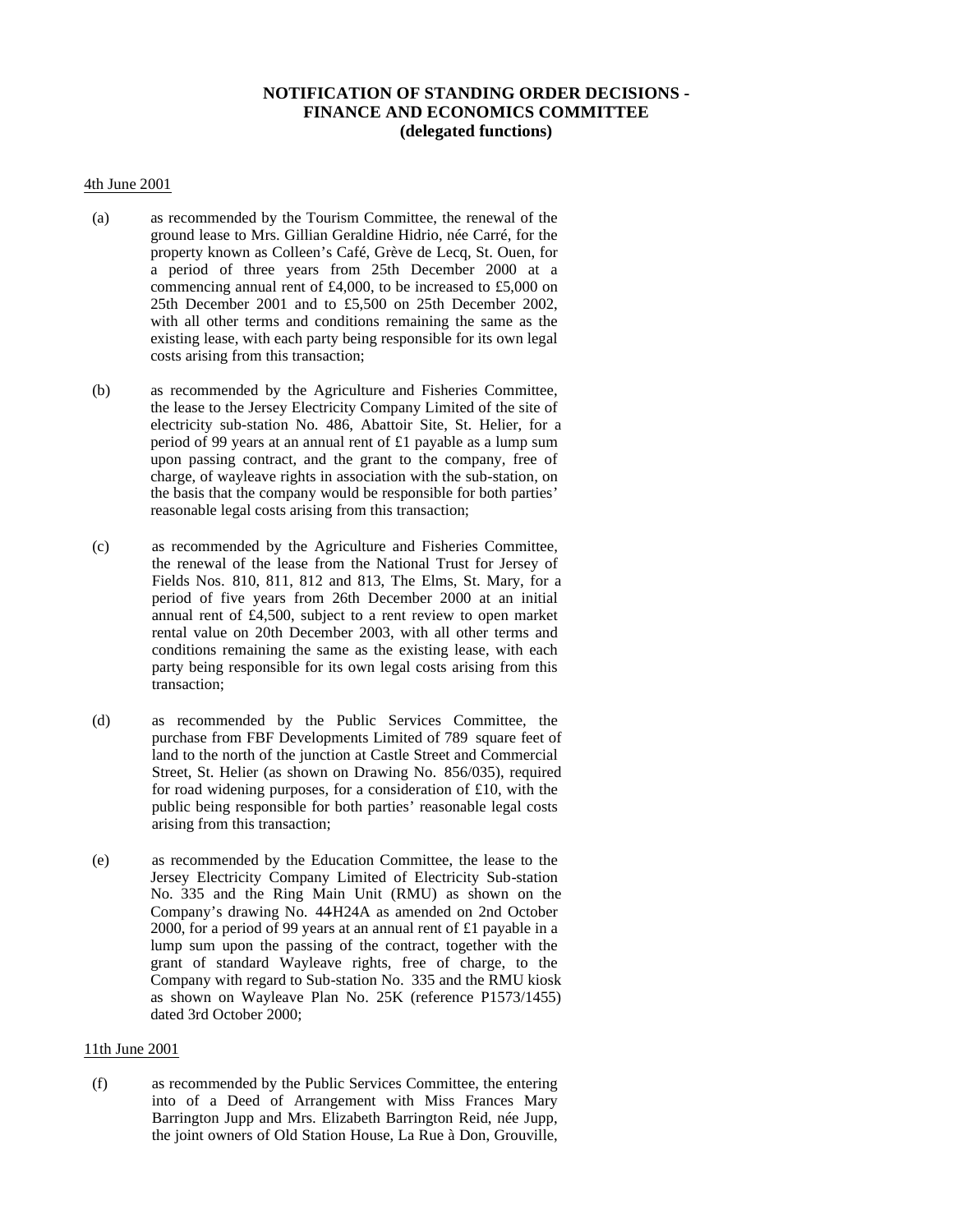in order to define the boundary between that property and the road and footway known as La Rue a Don, Grouville, as detailed on Drawing No. 15/543/3, with both parties being responsible for their own legal costs;

- (g) as recommended by the Tourism Committee, the renewal of the lease to Mr. Richard Brian Ropert and Mrs. Harriet Jane Ropert, née Fane, of the Gunsite Café, Beaumont, St. Peter, for a period of three years deemed to have commenced on 25th December 2000, at a commencing annual rent of £7,000, to be followed by an increase to £8,000 on 25th December 2001 and £9,000 on 25th December 2002, on the basis that terms and conditions had been agreed between Mr. and Mrs. Ropert and Mr. David Patrick and Mrs. Jane Cullen, née de la Haye, in relation to the assignment of the lease which was deemed to have taken place on 11th March 2001;
- (h) as recommended by the Tourism Committee, the renewal of the lease to Mr. Peter Gibbins and Mrs. Ann Huelin, née Gibbins, of Le Braye Café and land, Le Braye Slipway, St. Brelade, for a period of three years deemed to have commenced on 25th March 2000, at a commencing annual rent of £16,250, to be reviewed annually in line with the Jersey Retail Price Index.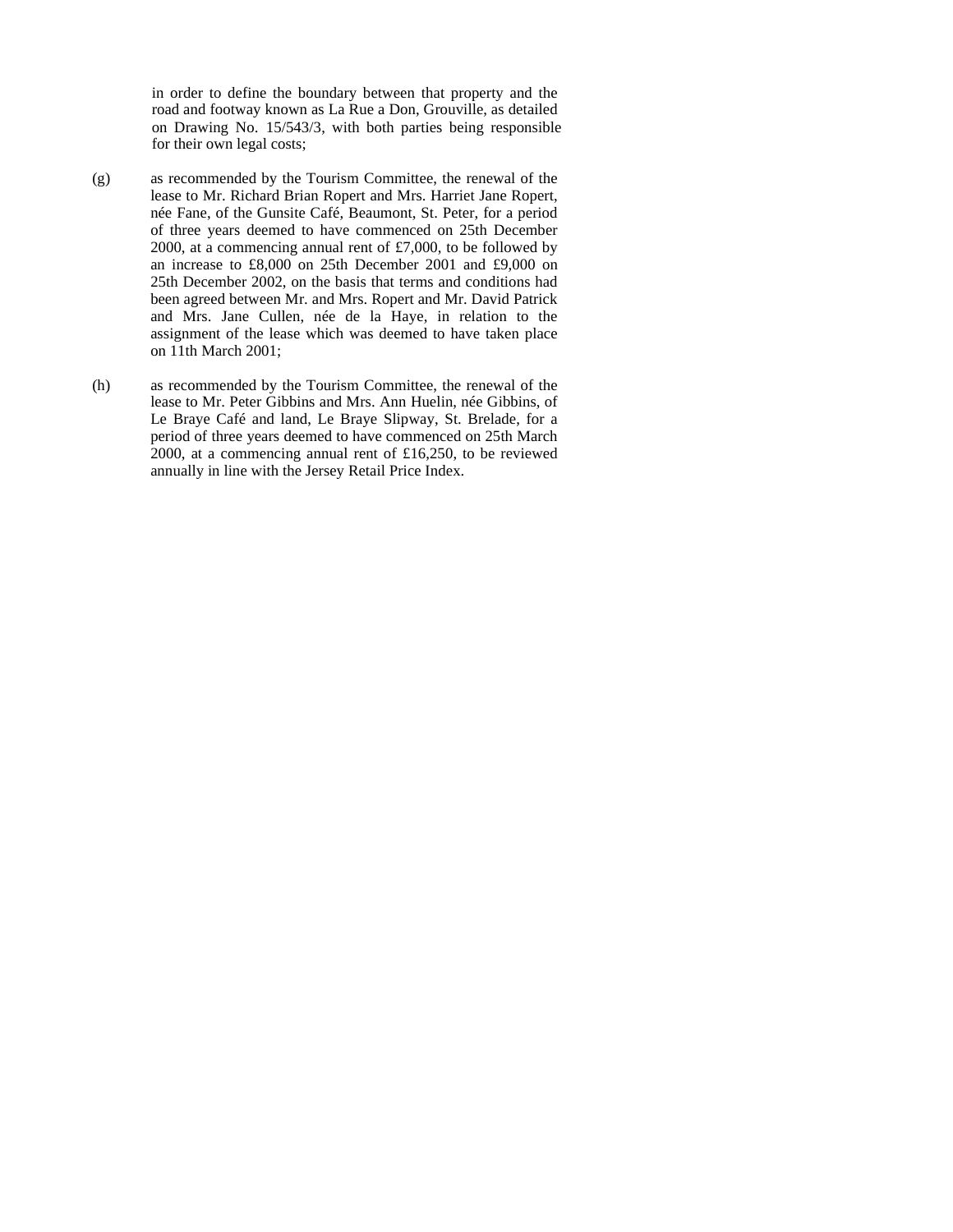## **QUESTION PAPER**

### (See Item G)

Deputy A.S. Crowcroft of St. Helier will ask the following question of the President of the Housing Committee -

> "On 8th June 2001 the Chief Executive Officer of the Housing Department wrote to all States' members informing them of the Housing Committee's progress in respect of the action it was charged to carry out following the approval of P.155/99 on 7th December 1999, namely the authorisation of the assessment by an independent firm of auditors of the business losses suffered by the proprietors of La Sirene Guest House, St Helier, prior to 16th February 1999, as a result of the redevelopment of the adjoining property, Kent Lodge. In his letter the outcome of the investigation is revealed, and the Committee indicates that it proposes to make a further ex gratia payment to the proprietors of the guest house.

- (a) Would the President explain why his Committee proposes to make this payment 'in full and final settlement of all and any claims against the States, any Committee of the States and any department of the States arising out of the redevelopment of the Kent Lodge site'?
- (b) Does the President not consider that his Committee's attempt to prevent the proprietors of the guest house from attempting to obtain a fair and public hearing in the pursuit of their grievances against other States' departments may represent an infringement of their Human Rights?"

Deputy A.S. Crowcroft of St. Helier will ask the following question of the President of the Employment and Social Security Committee -

> "On 15th May 2001 I sought information from the President concerning the steps taken by his Committee under the Health and Safety at Work (Jersey) Law 1989, to ensure safety of property owners and construction workers during building works. Although I was careful not to name a specific instance of building works leading to damage to a property, the President inferred from a supplementary question I asked that I was referring to a particular property whose gable wall was undermined by a States' sponsored housing scheme in February 1999, and he went on to state that 'action was taken and is still ongoing in respect of that particular instance'.

> Would the President explain how it is possible, more than two years after the event, for his Department to be still investigating the damage caused to a privately-owned property as a result of a States' sponsored development, and would he indicate whether it is usual for there to be such delays in the compiling of reports under the Health and Safety at Work (Jersey) Law 1989?"

Deputy A.S. Crowcroft of St. Helier will ask the following questions of the President of the Agriculture and Fisheries Committee -

> "1. On 28th September 1999 in adopting P.33/99, Genetically Modified Organisms (GMOs), the States requested the Agriculture and Fisheries Committee 'to take all possible steps to designate and maintain the Island of Jersey as free from the growing of GMOs'. Would the President explain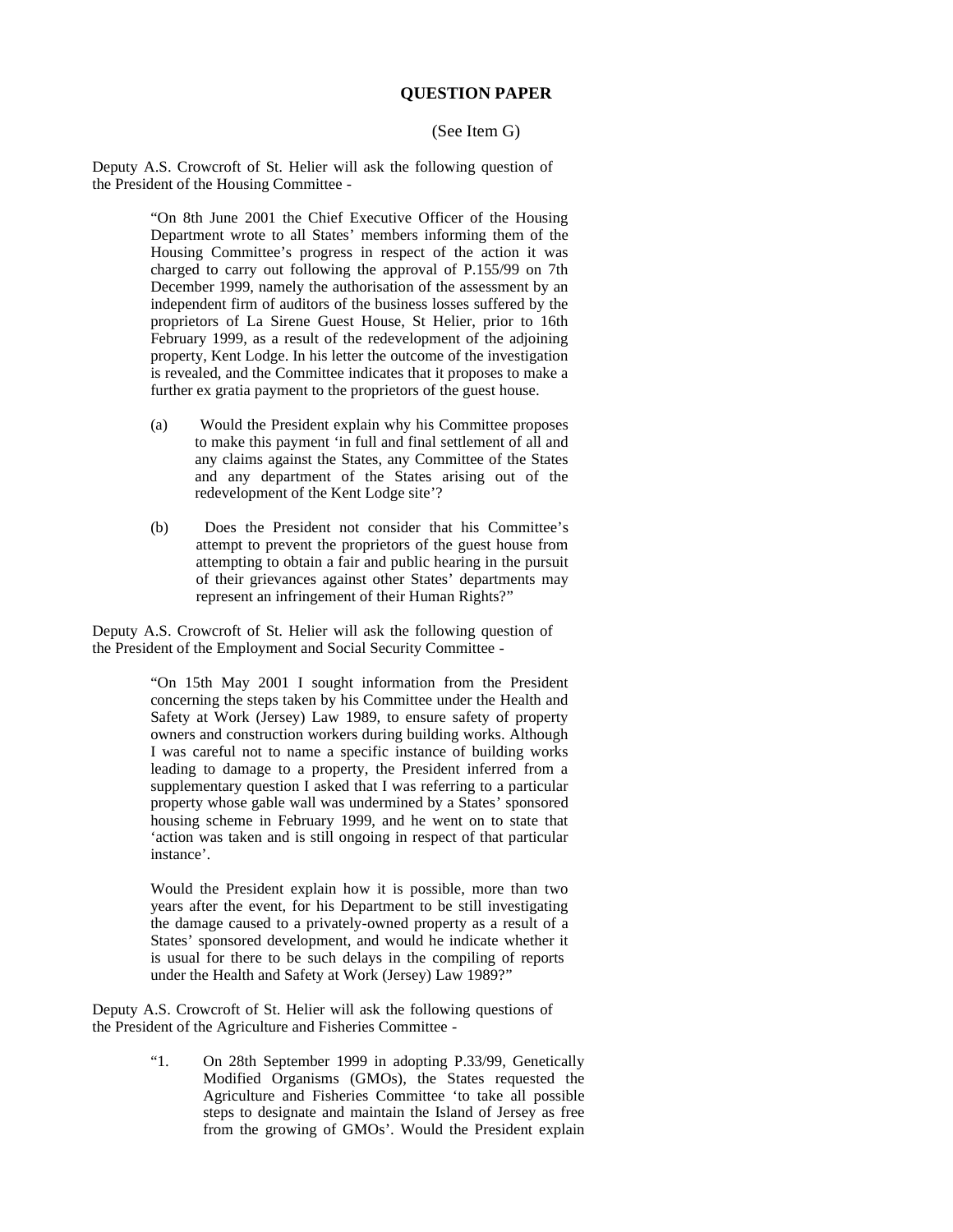what steps have been taken by the Committee to comply with this States' decision?

- 2. In adopting P.33/99, the States further agreed that the Committee be requested to suspend the programme of scientific research into eelworm-resistant strains of the Jersey Royal. Would the President state when the research programme ceased, and explain what was done with the constructs, or prototypes of GM Jersey Royal plants which were seen growing in the glasshouses of IACR Rothamstead by the delegation of States' members which visited the Research Station earlier that year?
- 3. On 11th May 2001, the Jersey Evening Post published an article which revealed that the Jersey Royal potato has been genetically fingerprinted in order to protect its provenance and its unique status. Given that this work has been carried out by the same organisation that was undertaking research into a genetically modified Jersey Royal potato, what assurance can the President give the States that no further work is being carried out on the development of a GM Jersey Royal?
- 4. Would the President state what is the total amount of the invoices from IACR Rothamstead to his Committee since the suspension of work on the GM Jersey Royal?"

Deputy A.S. Crowcroft of St. Helier will ask the following question of the President of the Home Affairs Committee -

- "1. Would the President outline his Committee's policy in respect of the provision of work permits for the employment in Jersey of persons domiciled outside the European Union, and the relevant procedures that have been put in place by the Immigration and Nationality Department?
- 2. Would the President explain what criteria are used by the Immigration and Nationality Department in determining applications for such work permits, and would he confirm that any application for Polish staff, for example, will be dealt with according to its merits, and that it is not necessary for a local employer to recruit through any particular organization?
- 3. Would the President reveal the contents of the Letter of Intent which has been sent by his Committee to the National Labour Office in Poland?"

The Deputy of St. John will ask the following questions of the President of the Home Affairs Committee -

- "1. With the ATTAC demonstration having passed peacefully, would the President explain why the Island has an agreement with police forces in the South West of England to assist our local police force when called upon? Why was it found necessary to bring members of a Scottish force to the Island to assist?
- 2. Would the President inform members of the cost of this operation to the tax payers of the Island, broken down in several parts, cost in overtime of the local force and the full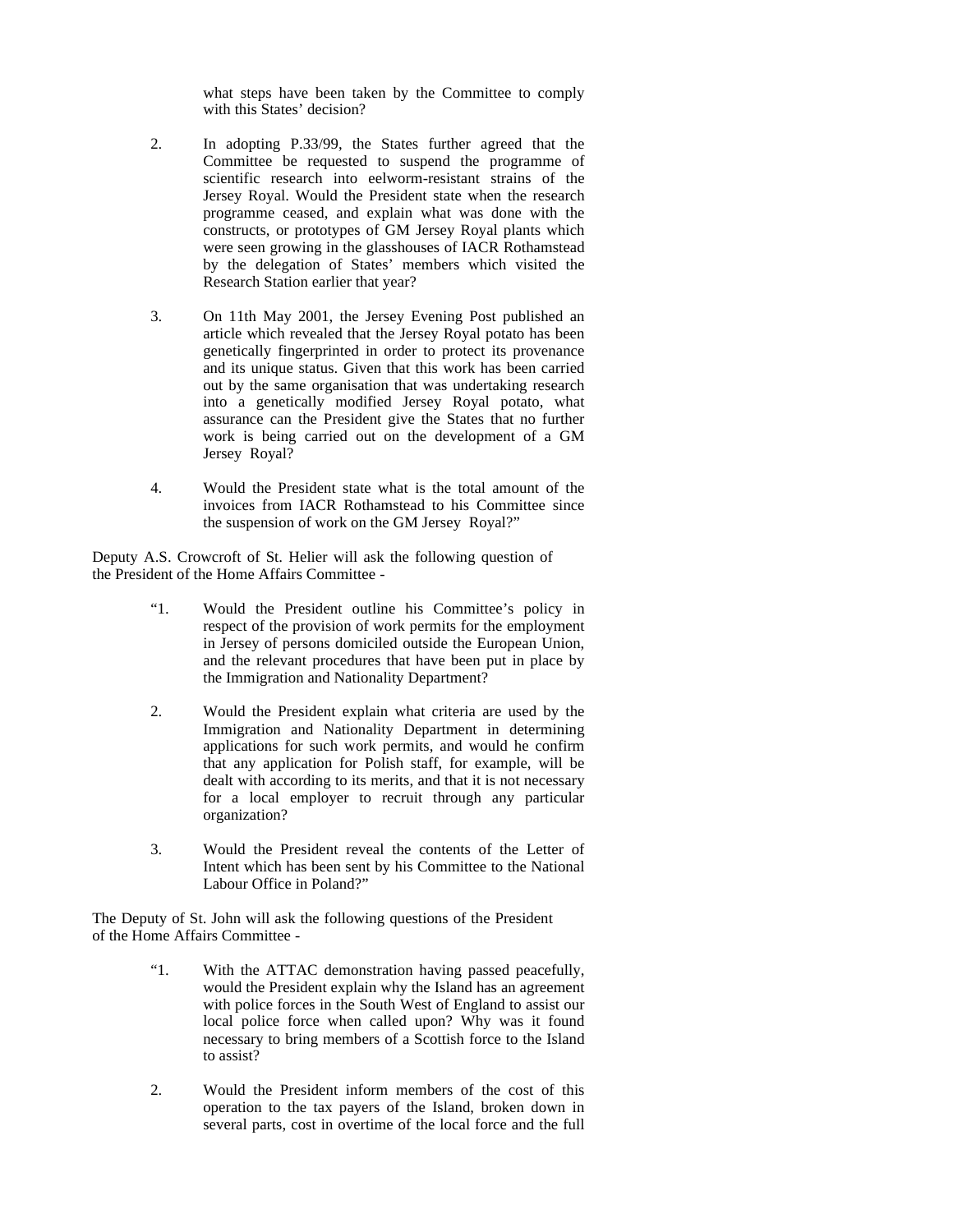cost of bringing officers from Scotland with their equipment to assist our local force?

3. Where were the visiting officers and men billeted on their stay in the Island?"

Deputy L.J. Farnham of St. Saviour will ask the following question of the President of the Home Affairs Committee -

> "In the States of Jersey Police Annual Report 2000, we are advised that a new database was introduced 'to develop a comprehensive overview of 'where', 'when' and 'why' reportable road traffic accidents are occurring in Jersey. Some of the results reinforce familiar messages with speed topping the table of contributory causes every month last year and being by far the biggest cause of injury accidents.'

Would the President inform members -

- (a) how many accidents were caused in 2000 wholly or in part due to excessive speed?
- (b) would he express this as a percentage of all motor traffic accidents?"

Deputy L.J. Farnham will ask the following question of the President of the Public Services Committee -

"Would the President inform members -

- (a) how many applications for reduction of speed limits are outstanding pending the outcome of the Island's overall speed limits policy?
- (b) when the Committee plans to deal with this policy?"

Deputy R.G. Le Herissier of St. Saviour will ask the following questions of the President of the Employment and Social Security Committee -

- "1. Would the President advise the States how many services or activities of the Employment and Social Security Department for which the Committee is responsible are outsourced, the total cost of such outsourcing and the number of staff which would be required by the Department to perform these services or activities in-house?
- 2. With regard to the decision of the States on 24th April 2001 to charge the Employment and Social Security Committee with the responsibility of administering for a trial period of one year a scheme providing financial assistance to certain persons over the age of 65 years towards the cost of dental and eye care, would the President advise members -
	- (a) whether or not the Department has appointed or intends to appoint any staff in support of this scheme on a temporary basis or otherwise, and, if so, the number and cost of such staff?
	- (b) whether it has been decided to outsource the administration of any part of the scheme and to whom and for what period and the terms and conditions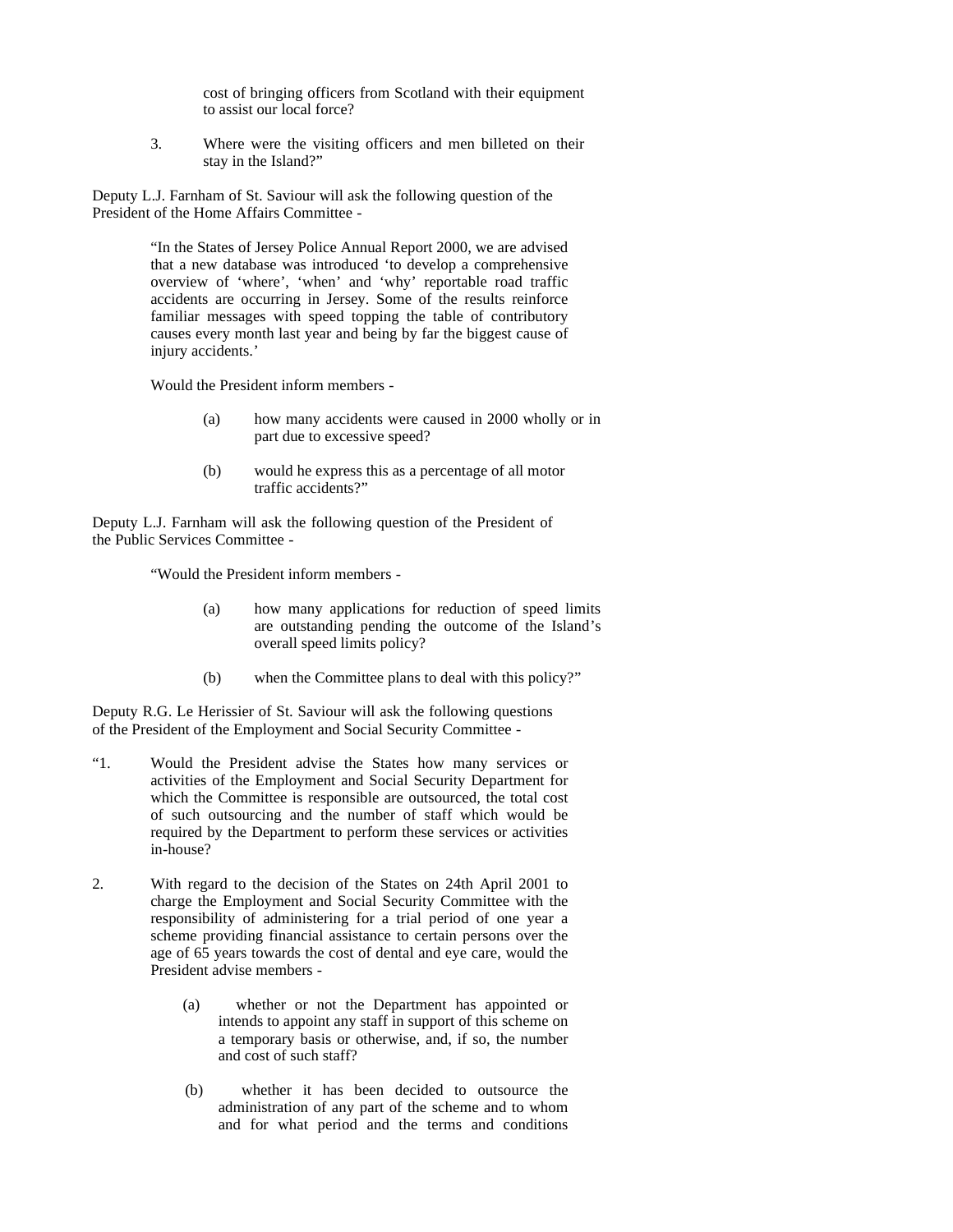### proposed?

- (c) the grounds on which, as it is understood that the Committee has declined the offer of the Connétables to assist with the administration, the Committee declined the offer?
- (d) whether or not, having regard to the Committee's previously declared preference for Westfield Health Scheme, it initially invited competitive offers from more than one company and, if not, why not?
- (e) whether or not Westfield Health Scheme is likely to be prepared to undertake the management of the scheme for a single year and, if so, how will the terms and conditions of the scheme differ from the original proposal which was for a period of two years?"
- (f) what is the likely date that the scheme will commence?"

Senator C.G.P. Lakeman will ask the following question of the President of the Telecommunications Board -

"Would the President advise members -

- (a) when the decision to re-brand Jersey Telecoms was taken, and why?
- (b) the cost of re-branding?
- (c) the cost of the insert in the Jersey Evening Post on 7th June, 2001, and would he also provide details of the printing and distribution costs?"